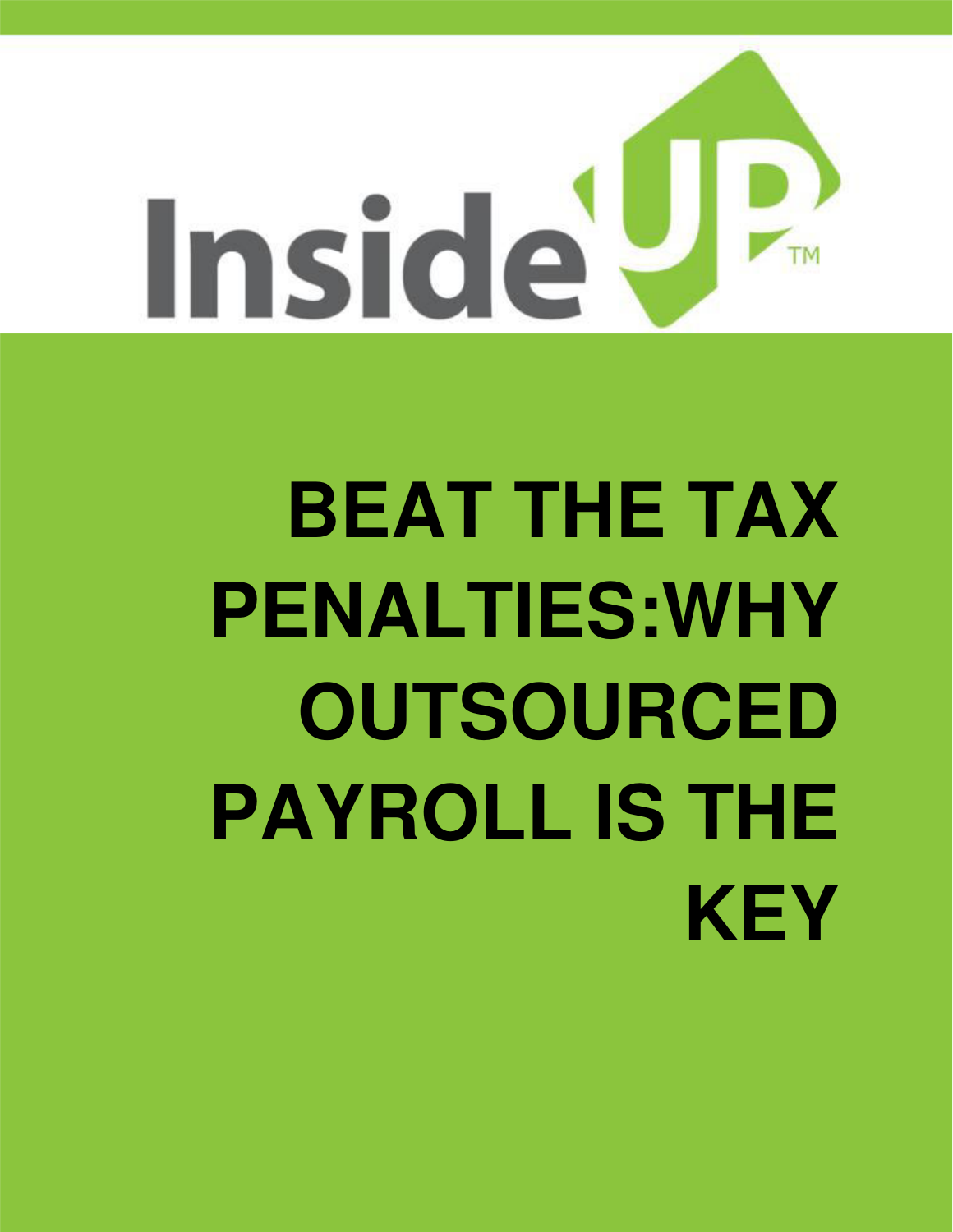

## **Beat the Tax Penalties: Why Outsourced Payroll is the Key**

In a recent study by ADP Research Institute, 30% of companies surveyed have had to deal with unexpected expenses in the form of penalties, fines, and even lawsuits this past year--all because of unintentional non-compliance with government payroll tax and workforce regulations.

This is despite the fact that 83% of the business owners surveyed had been confident about their compliance with payroll tax laws and regulations. And 80% expressed similar confidence regarding workforce regulations involving workers' compensation, 401(k) management and the like. The study also revealed that close to a third of the firms that had been hit with fines and penalties received more than just one; an average of six, in fact, was reported, with a total average cost of more than \$90,000.

Notably, businesses in the study that processed payroll in-house received almost twice as many fines as those using an outsourced payroll service.

New legislation, such as the Affordable Care Act (ACA), has complicated matters even further; while 70% of business owners felt confident that they were in compliance with the ACA, fewer than half believed their organization fully understood the new regulations.

Regulatory compliance challenges have greatly increased for businesses of all sizes. The above findings apply to mid-sized firms, but smaller businesses are by no means exempt from the threat of unexpected fines and penalties. The IRS reports that 40 percent of small businesses pay an average penalty of \$845 a year in tax related penalties.

#### **Here are the top six penalties to look out for if you own or manage a small business:**

- **1. Failure to file or filing late–**If you owe taxes but fail to file by the due date, you could be penalized at a rate of 5% per month, up to a maximum of 25%. Be sure to file your taxes, even if you cannot pay at the time, because the penalty for not filing is steep.
- **2. Failure to pay or paying late** –The penalty for failure to pay your taxes is .5% per month on the outstanding tax balance. This penalty can be reduced to .25% a month if you accept an instalment agreement to pay back the taxes you owe. However, it can increase to 1% per month if the IRS has issued a notice of intent to levy. This penalty has a maximum of 25%.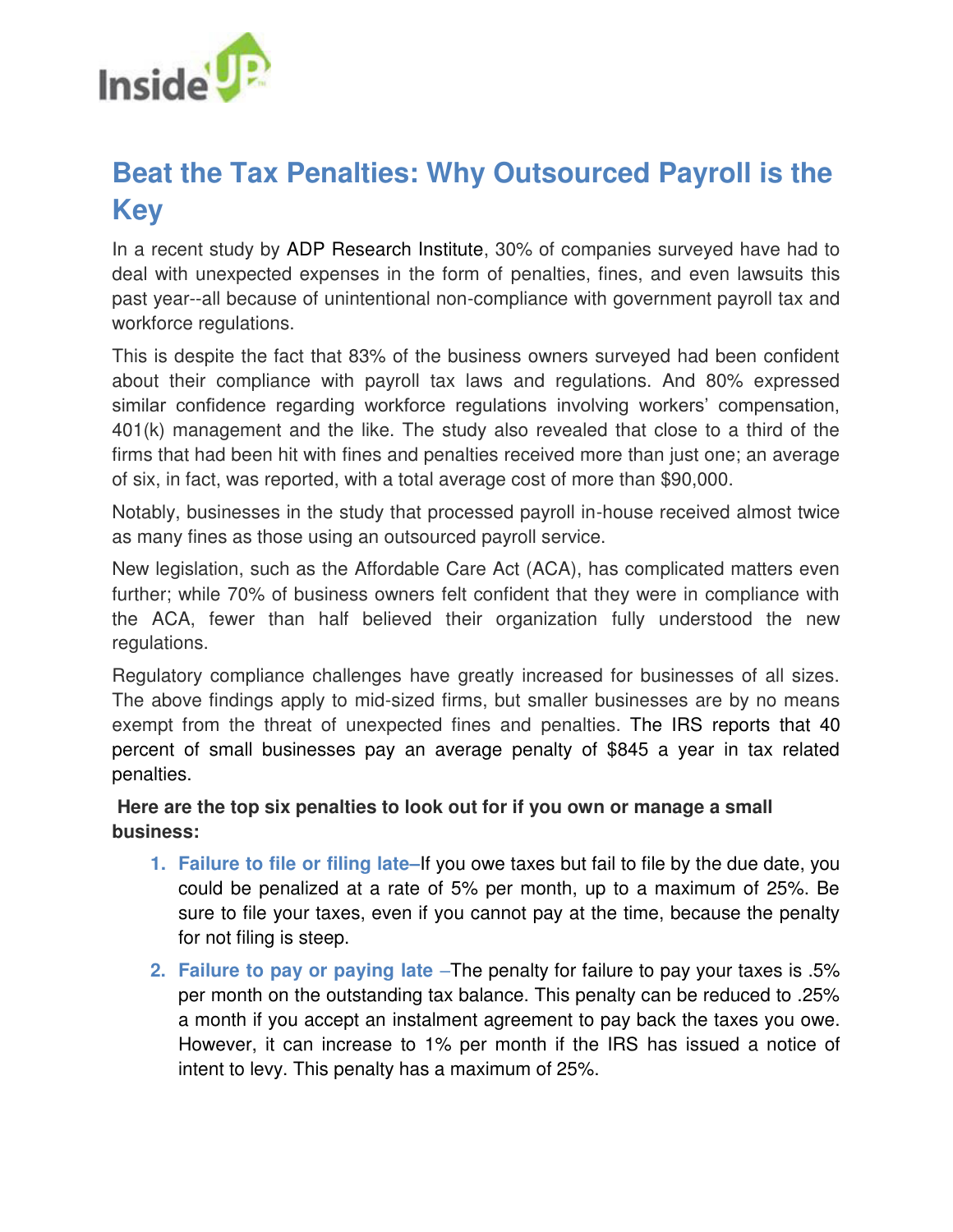

- **3. Estimated tax underpayment –**The IRS will assess a penalty if you do not pay at least 90% of your estimated taxes for the current year. This amount should be paid in equal instalments; you may be hit with a penalty for paying less in earlier months and more later in the year. The best way to avoid these fines is to be sure to pay at least 100% of the amount of your prior year's tax bill in equal quarterly instalments. Make that 110% if your business earns over \$150,000.
- **4. Inaccuracy**–Tax return errors due to negligence, or significantly understating the amount of taxes you owe, can result in a 20% penalty. For example, if you are audited by the IRS and are unable to provide satisfactory proof for the deductions you have entered, you will face this penalty.
- **5. Tax fraud** This one is huge; if the IRS finds that you have filed your taxes with the intent to commit fraud, intentionally under-reporting your income, you will be charged a 75% tax fraud penalty on the amount that you under-paid. File your taxes accurately and with scrupulous honesty, and you won't have to worry about this penalty.
- **6. Trust Fund Recovery Penalty (TFRP)** If you have employees, you are required to withhold and pay trust fund taxes. These are simply your payroll taxes, which you essentially hold in trust for your employees until tax time. This includes income tax, federal unemployment tax, Social Security and Medicare. You should be sending these to the IRS each month. The penalty for not doing so is equal to the unpaid balance of the trust fund tax. However, if your total payroll taxes amount to less than \$2500 a month, you can file the withholdings quarterly.
- **7. Failure to e-file** If your total amount of payroll taxes exceeds \$200,000 in a year you are required to file using the Electronic Federal Tax Payment System (EFTPS). Failure to do so will result in a 10% penalty.

## **How Outsourcing Payroll Can Reduce Your Risk**

Outsourcing payroll can offer your business a number of advantages, not the least of which is accurate and timely filing of taxes. Most payroll services provide a tax guarantee so you can be assured that your business will incur no tax related fees or penalties. Such providers will take full responsibility in the event that any penalties occur. This cost savings alone can easily justify the price of using an outsourced payroll provider.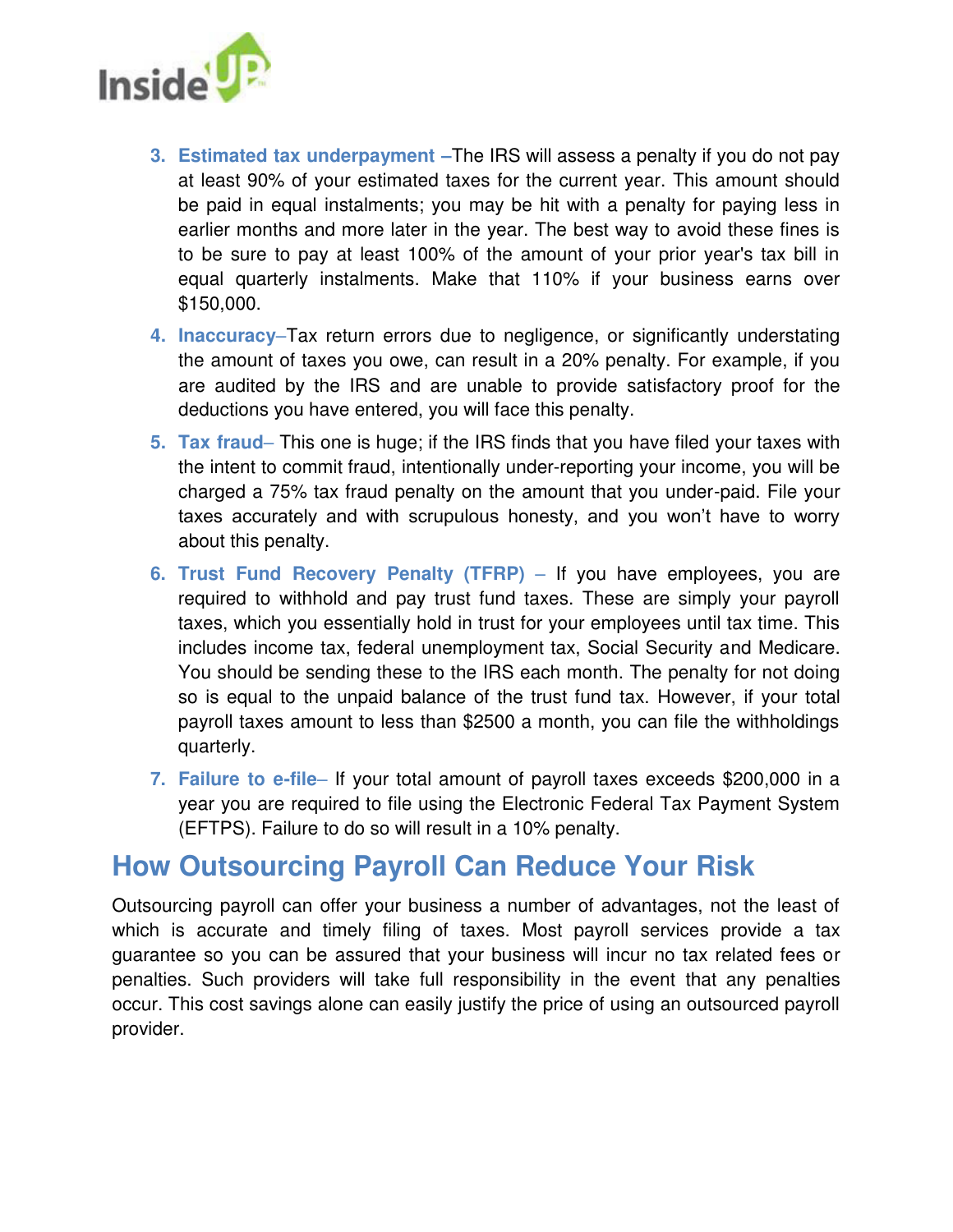

Many in-house payroll departments are finding it challenging to keep up with the electronic filing requirement. An outsourced payroll provider can also spare you the pain of dealing with the complexities of the EFTPS, which can vary from state to state.

In addition to saving yourself the anxiety of possible penalties due to inaccurate taxes or missed deadlines, an outsourced vendor will keep your company's payroll accounting organized and up-to-date. Your provider can also relieve your human resources department of some of its more time-consuming processes, such as the administration of retirement plans and other benefits, saving your company additional labour dollars.

#### **Here are a few additional benefits you can take advantage of when you outsource your payroll:**

- **Pay check processing for multiple company locations** can be easily handled by your payroll supplier. Some vendors have a branch in every major city. Smaller suppliers will distribute pay checks to multiple locations via an overnight delivery service.
- **Direct deposit** is a feature that most employees appreciate and that smaller businesses are unable to offer through an in-house system. Funds deposited directly into employees' bank accounts are often available a day earlier than a paper check would be.
- **Check stuffing** for those employees who prefer a paper check. Your payroll service will handle the time-consuming chore of printing checks and placing them in envelopes.
- **Special reports**. Ask your payroll vendor for a list of their report-writing packages. This service can be of real value if your company needs any type of specialized report. Again, many in-house payroll systems do not have this capability.
- **Data backup**. You won't need to be concerned about losing payroll information because most payroll providers back up their data regularly.
- **New employee reports**. The law in most states requires businesses to file a report for each new hire. Your payroll service can compile the data of all your new employees and submit this information to the government electronically.
- **Advanced technology.** Payroll processing firms continually adopt the latest advances in payroll applications. This give your company the advantage of robust payroll systems that would not be practical to install and operate inhouse.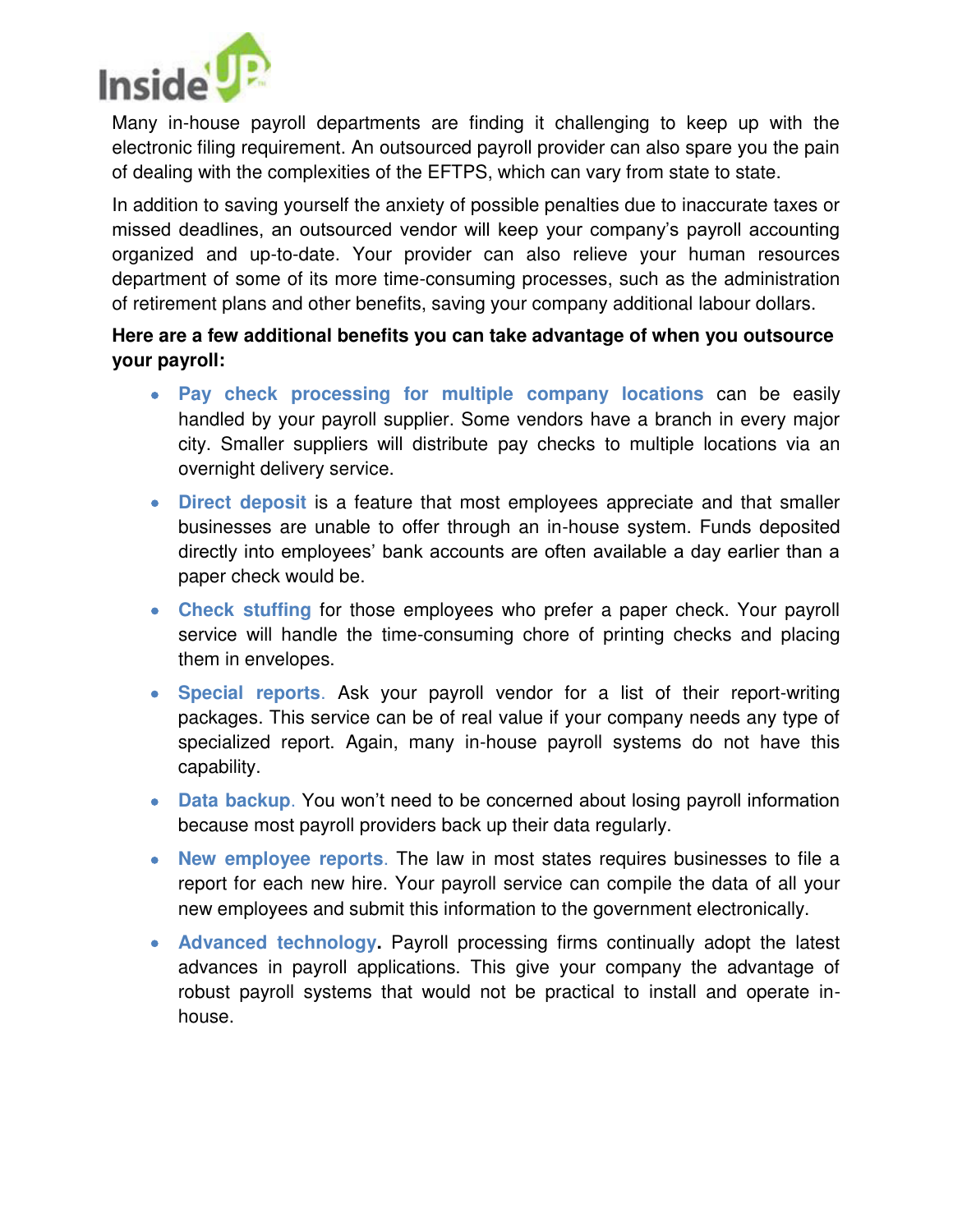

- **Less risk to your company.** Outsourcing payroll can greatly reduce the likelihood of being assessed fees and penalties due to late or incorrect tax
- **Expertise**. You will have a team of payroll processing experts at your service. Your payroll provider will usually be able to answer your questions over the phone and some will even come to your location for a consultation.

Payroll vendors may offer packages or bundles that include basic payroll services along with some or all of the following value added services:

- Computing salaries and wages, including bonuses and commissions
- Administering employer-paid benefits (insurance, profit-sharing, etc.)
- **Benefits, such as health care, life insurance, and vacation time**
- Electronic tax filing and payments
- Year-end balances and checklists
- Withholding payroll taxes
- Pay check distribution
- Social security taxes
- Year-end payments
- Bonus withholding
- $\bullet$  Record keeping
- Tip reports

# **Consider the following questions before hiring a payroll vendor:**

- **1.** Does the vendor offer a free trial so you can experience first-hand whether their solution is easy to set up and use?
- **2.** In the U.S., is the vendor a member of the American Payroll Association (APA)? Do they have a proven ability to meet tax deadlines?
- **3.** Can they pass a background check, including a check through the Better Business Bureau?
- **4.** Do they use accountants and individuals that are financially savvy and comfortable with financial calculators?
- **5.** A good payroll accounting firm will use due diligence to find out answers to questions, such as the amount of vacation that employees had, overtime hours and more.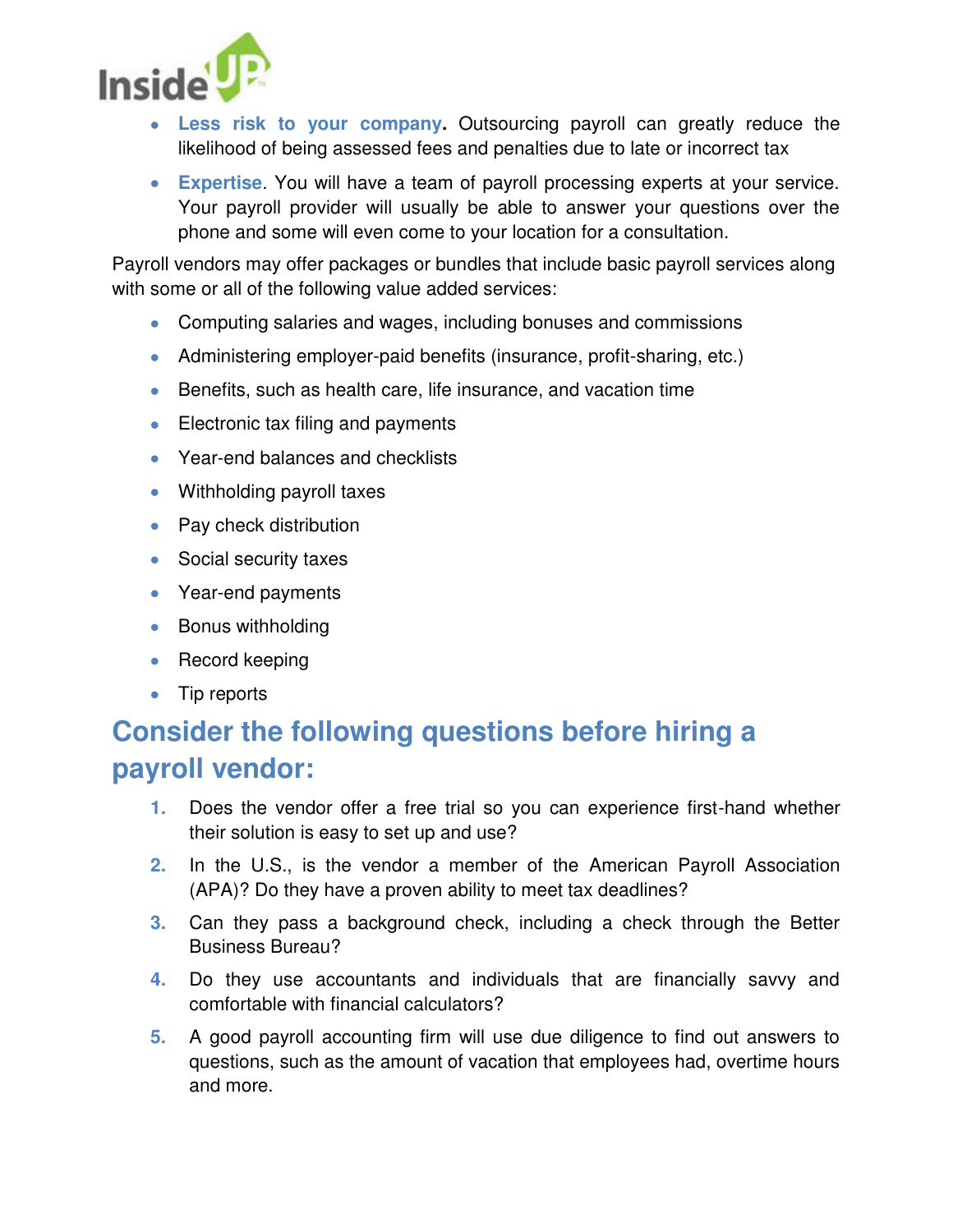

- **6.** Does the firm file taxes electronically as well as by mail? It may be important that your company has options when it comes to filing.
- **7.** Is the vendor able to electronically file state employment taxes in a particular state?
- **8.** The company should have access to all tax and reporting forms.
- **9.** Does the vendor have the ability to pay 1099 workers such as contractors?
- **10.** The company should provide a detailed end-of-year report of the business's payroll situation on an annual basis. Some companies also provide detailed monthly reports.
- **11.** Is customer service widely available anytime you have a question?
- **12.** What is the cost of payroll processing? It's wise to weigh this factor along with quality of service and features, rather than basing your choice on savings alone.
- **13.** Will the company provide options for your business growth if you take on more employees and payroll expenses?
- **14.** Is the vendor able to export payroll data to various accounting software packages?
- **15.** Is online help and technical support available?

## **In Conclusion**

Could your business use an easy way to pay employees, help with benefits management, detailed reports and organized payroll processing, and accurate tax reporting to avoid penalties? Quality payroll vendors can do all of this and more so you can spend your time growing your business.

Let InsideUp match your business needs with the best payroll providers at budgetfriendly rates. It only takes a few minutes to compare rates and save on top quality payroll services. Plus, you'll receive our complimentary guide to choosing payroll services.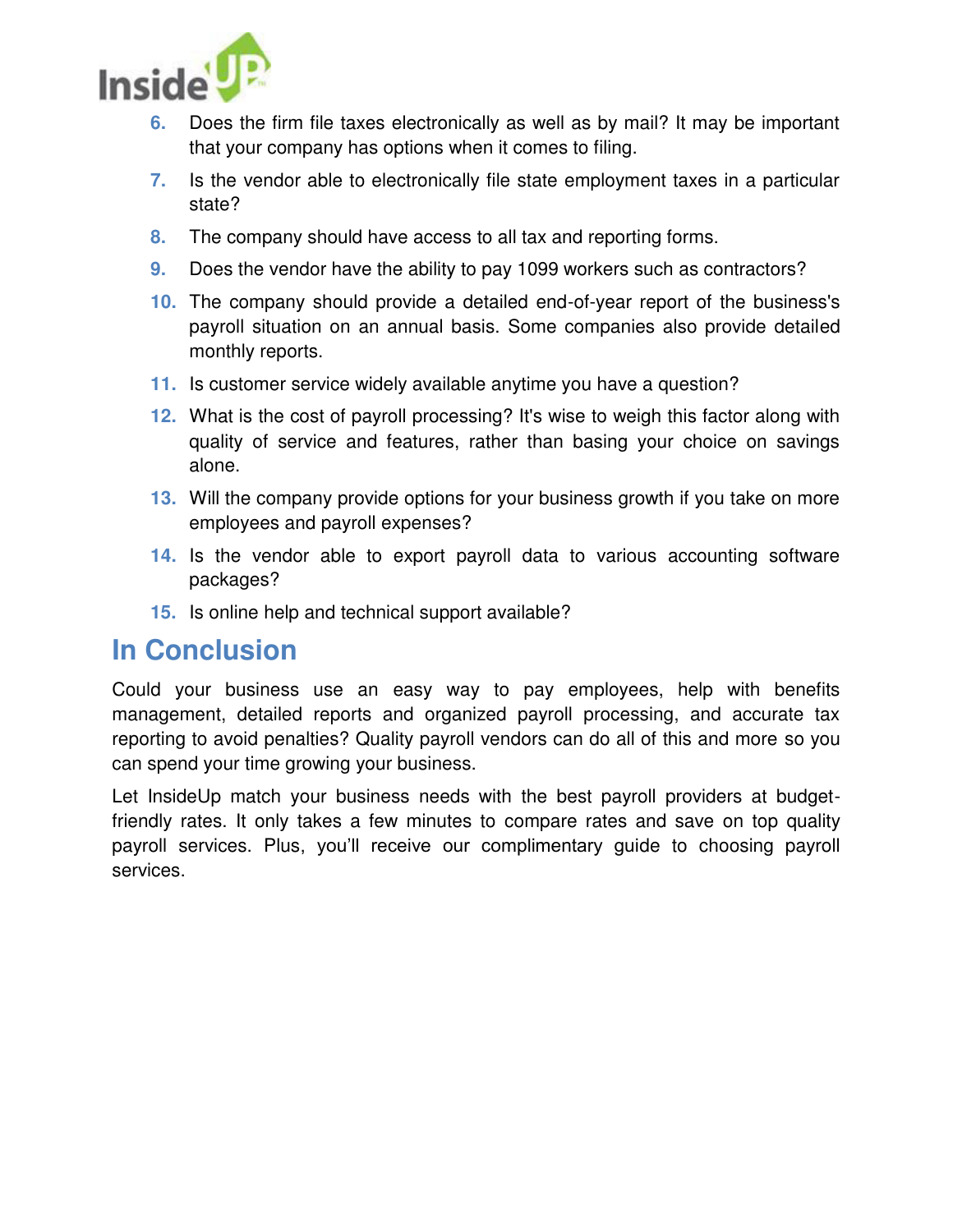

#### **Business Insights**

## **PAYROLL SERVICE PROVIDERS**

For 49% OF SMALL BUSINESSES WHO USE AN OUTSIDE PAYROLL SERVICE, SAVING **MONEY WAS THE PRIMARY MOTIVATION** 

#### **Reasons to Consider**



## **Glossary**

**125(k) Plan:** a Flex or Cafeteria Plan in which employees have money deducted from their wages to fund certain benefit plans. Premium payments are usually taken on a pretax basis, reducing the employee's federal, Social Security, Medicare and state taxes.